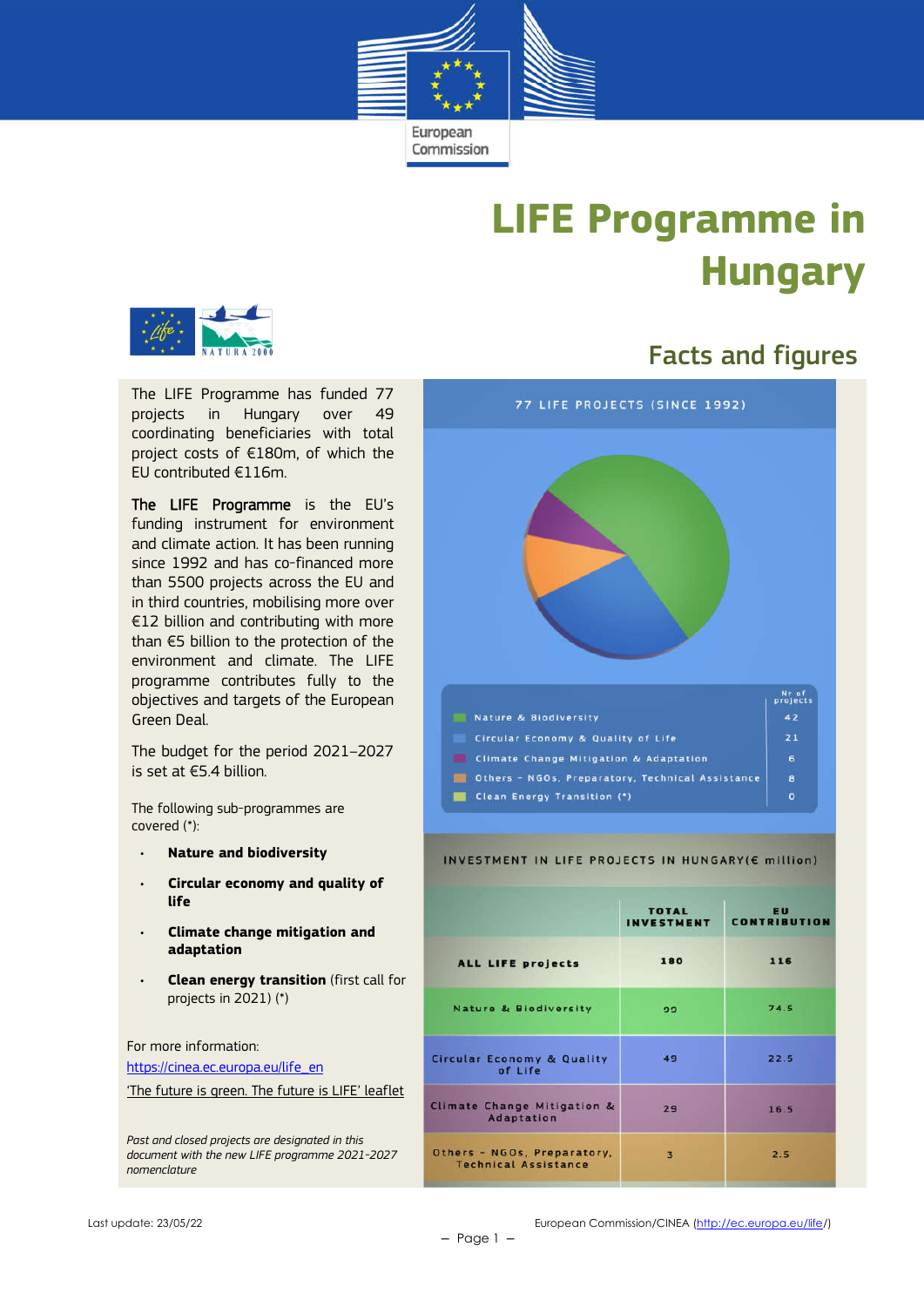

## LIFE Nature and Biodiversity

The Nature and Biodiversity strand includes support for standard action projects for developing, applying and promoting best practice in relation to nature and biodiversity, as well as "Strategic Nature Projects" (SNAP). These new projects support the achievement of Union nature and biodiversity objectives by implementing coherent programmes of action in Member States in order to mainstream those objectives and priorities into other policies and financing instruments, including through coordinated implementation of the prioritised action frameworks adopted pursuant to Directive 92/43/EEC.

To date, the LIFE Nature and Biodiversity component has co-financed 39 projects in Hungary. These represent a total investment of € million, of which € million has been contributed by the EU.

Completed LIFE Nature projects in Hungary have supported actions aimed at conserving species (mainly bird species – such as Imperial eagle, great bustard, red-footed falcon, Saker falcon, and European roller in the Carpathian basin – but also the Hungarian meadow viper, large carnivores, and the Pannon endemic plant *Dianthus diutinus*. Projects have also supported actions aimed at the conservation/restoration of habitats, such as pannonic, calcareous sand forest and salt steppes, steppe lakes in the Hortobágy National Park, alluvial forests, marshes, sodic wetlands and grasslands in the Hortobágy National Park, alluvial habitats on Szabadság Island, and Euro-Siberian steppic woods. Park authorities accounted for more than half of the coordinating project beneficiaries. The other projects were led by NGOs and a national authority.

There are currently six projects running in Hungary under this strand. Some target the conservation and restoration of habitats, such as sodic wetlands, calcareous sand forest steppe, river floodplains (Drava) and Pannonic salt steppes and loess steppic grasslands. The other projects are aiming at conserving species, such as Imperial eagle (by managing human-eagle conflicts) and the Hungarian meadow viper.

Two closed projects were co-funded under the former Information & Communication strand. The FIRELIFE project enhanced effective, proactive and continuous forest fire prevention in Hungary, through the establishment of the Hungarian Forest Fire Prevention Communication Programme. The LIFEinFORESTS project advanced the understanding of conservation measures for Natura 2000 sites in Hungary, engaging all stakeholders in the forest and conservation sector and the preparation of background materials.

One ongoing Strategic Nature Project has been co-funded in Hungary. The LIFE-IP GRASSLAND-HU project's objectives are summarised below.



### **Fostering the long-term conservation of Pannonian grasslands and related habitats (LIFE-IP GRASSLAND-HU) LIFE18 IPE/HU/000018**

The LIFE-IP GRASSLAND-HU project will carry out conservation measures to improve 10 priority habitat types, including semi-natural Pannonian grasslands. Actions will address shrub encroachment and afforestation, along with habitat fragmentation and the disappearance of ecological corridors.

The project will control invasive species, reduce the misuse of land and other resources, address water-level issues and raise the awareness of farmers.

A key outcome will be a revision of the conservation measures for priority and indicator species and habitats.

### Project summary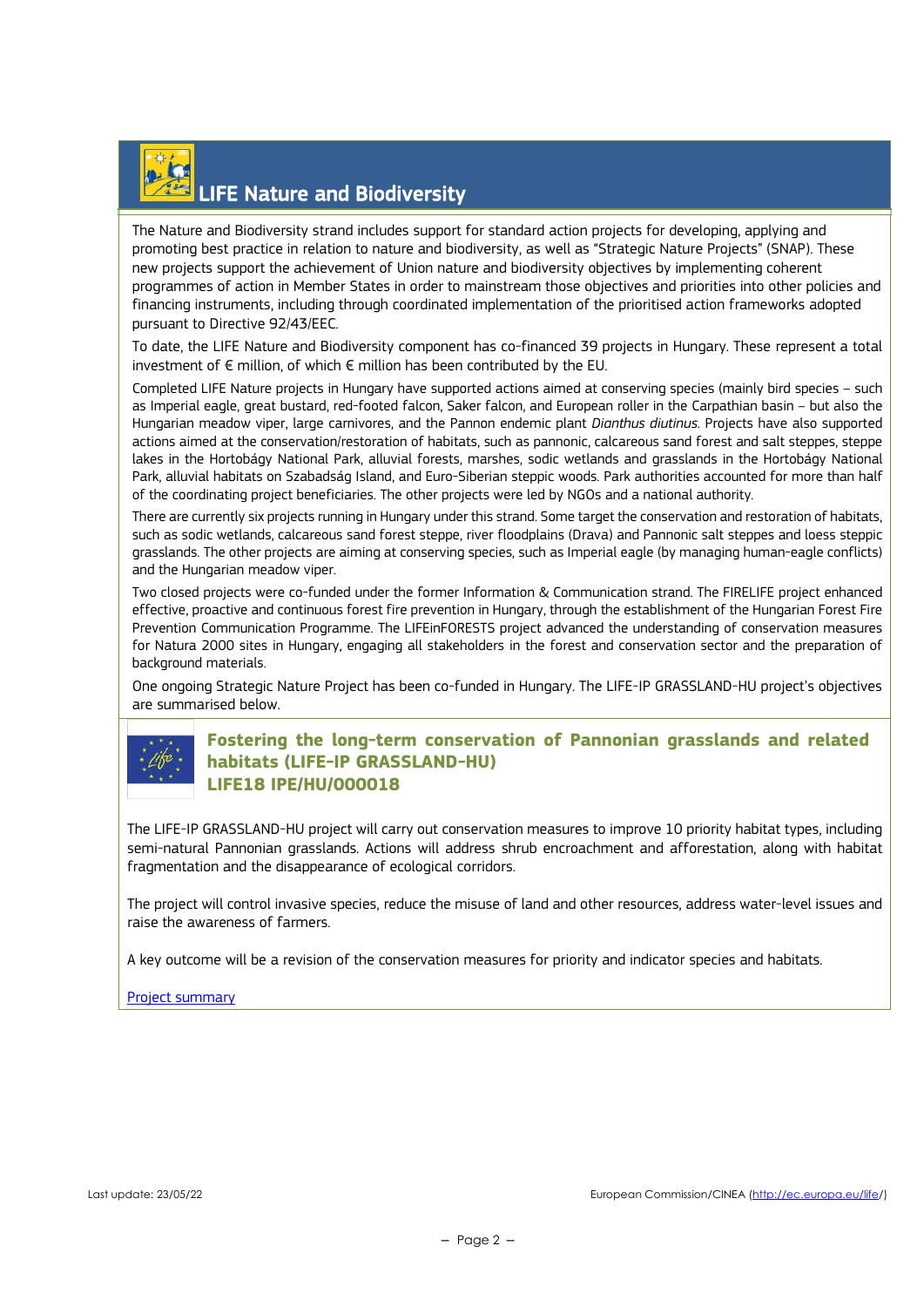## Circular Economy and Quality of Life

Actions supported under the Circular economy and quality of life strand will help in reaching major EU policy objectives such as the transition to a circular economy, as well as protecting and improving the quality of the environment and life. Under this strand, Strategic Integrated Projects (SIP), will implement, on a regional, multiregional, national or transnational scale, environmental or climate strategies or action plans developed by Member States' authorities and required by specific environmental, climate or relevant energy legislation or policy of the Union. These projects will also ensure that stakeholders are involved and promoting coordination with and mobilisation of at least one other Union, national or private funding source.

This strand [formerly LIFE Environment and Resource Efficiency and Environmental Governance and Information] has co-financed 18 projects in Hungary, representing a total investment of €30 million, of which €11.5 million has been provided by the EU. No project has been co-funded under this strand since 2013.

Completed projects covered a wide range of sectors, including: end-of-life vehicles; air quality management; clean technologies; hazardous waste; reducing emissions of air pollutants; packaging and plastic waste; site rehabilitation and decontamination; waste from electrical and electronic equipment; sustainable tourism; sensitive area management; water management at the river basin scale; wastewater treatment; water quality; soil degradation and protection; climate change through the application of industrial symbiosis principles in central Hungary; and risk management in agriculture (pest control). A third of these projects were coordinated by SMEs. Other leading beneficiaries were a development agency, three NGOs, two public enterprises, two regional authorities, an intergovernmental body and a research institute.

Two projects have been co-funded under the former Information & Communication and Environmental Information and Governance strands. The closed LIFE-FOODWASTEPREV project contributed to reducing food waste in Hungary as a result of its educational programme, which became the national food waste prevention programme of Hungary and achieved positive changes in national policy. The aim of the ongoing Green & Safe LIFE-styles project is to facilitate behavioural change and raise awareness about the sustainable and safe use of chemical products. It will mainly but not exclusively focus on goods with safety warning labels or ecolabels.

One Strategic Integrated Project has been co-funded in Hungary under this strand. The LIFE-IP HUNGARY project's objectives are summarised below.

#### **Implementing the air quality plans of eight Hungarian regions (LIFE-IP**  circuraste **HUNGARY) LIFE17 IPE/HU/000017**

The LIFE-IP HUNGARY project aims to carry out measures to improve air quality in eight regions in Hungary, to maintain an appropriate environmental state and improve air quality in compliance with the human right to healthy environment and clean air.

The measures, which are included in the air quality plans, were developed by the regional environmental authorities and take into consideration the suggestions of the 10 municipalities involved.

Project summary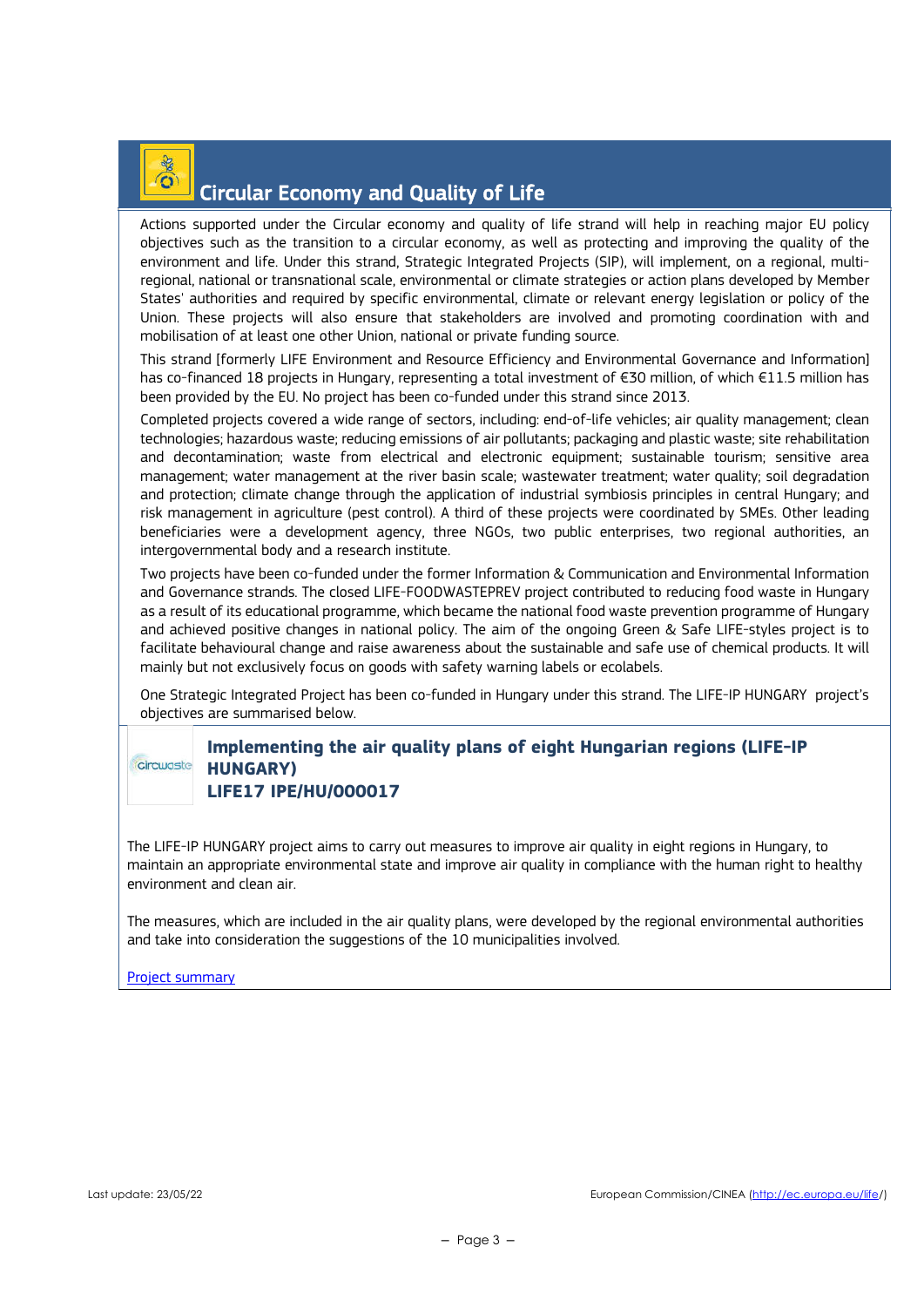

### LIFE Climate Change Mitigation and Adaptation

The LIFE Climate change mitigation and adaptation strand will support actions which help implement the 2030 energy and climate policy framework and meet the European Union's commitments under the Paris Agreement on Climate Change. Projects under this strand will contribute to a renewable energy based- and climate- resilient economy. Under this strand, Strategic Integrated Projects (SIP), will implement, on a regional, multi-regional, national or transnational scale, environmental or climate strategies or action plans developed by Member States' authorities and required by specific environmental, climate or relevant energy legislation or policy of the Union. These projects will also ensure that stakeholders are involved and promoting coordination with and mobilisation of at least one other Union, national or private funding source.

To date, the Climate Change strand has co-financed five projects in Hungary. The total investment for these projects amounts to €18 million, of which the EU is contributing €11 million.

The closed LIFE-MICACC project's main goal was to improve the climate resilience of vulnerable municipalities in Hungary by reducing their risks stemming from climate change. It was coordinated by Hungary's Ministry of Interior.

There are four ongoing projects. LIFE-CLIMCOOP project aims to develop, test and demonstrate collective actions between a city government and a multinational company, to reduce local climate risks and enhance joint climate change adaptation for vulnerable urban and industrial areas in the selected region, in Hungary and in Central-East Europe. The overall objective of LIFE BIO-BALANCE is to support EU Member States to shift to a low-carbon and resilient economy by ensuring that solid biomass is produced and used sustainably at all levels. The project will be delivered in three CEE countries: Bulgaria, Hungary and Romania. The goal of the LIFE LOGOS 4 WATERS project is to improve climate resilience of local municipalities. It will be achieved by mitigating the negative water-balance situation through the demonstration of integrated ecosystem-based water management solutions applied at the catchment level. LIFE in RUNOFF's main objective is to support urban climate change adaptation by enabling synergies between public stormwater investment/maintenance and stimulating private stormwater blue-green infrastructure (mainly ecosystem-based) to efficiently reduce the impact of stormwater runoff on fragile urban infrastructure (e.g. the sewer system, roads and buildings).

One Strategic Integrated Project has been co-funded in Hungary under this strand. The LIFE IP North-HU-Trans project's objectives are summarised below.

### **Replacing Hungary's brown coal with renewable energy sources (LIFE-IP North-HU-Trans) LIFE19 IPC/HU/000009**

Hungary's National Energy and Climate Plan (NECP) will not work without the gradual phasing-out of lignite (brown coal). This coal is currently used to generate electricity in the country's Mátra Power Plant. It is the last remaining lignite power plant in Hungary, and it accounts for nearly 50% of the energy sector's CO2 emissions.

This Integrated Project will see project coordinator, Hungary's Ministry for Innovation and Technology, decarbonising the Mátra Power Plant by 2030. All the existing lignite-fired power generation units will be replaced with low-carbon technology solutions. These include renewable energy and energy storage as well as natural gas technologies. This project will play a key role in enhancing the use of renewable energy technologies across the country

**Project summary** 

**KY**<sub>NORTH</sub>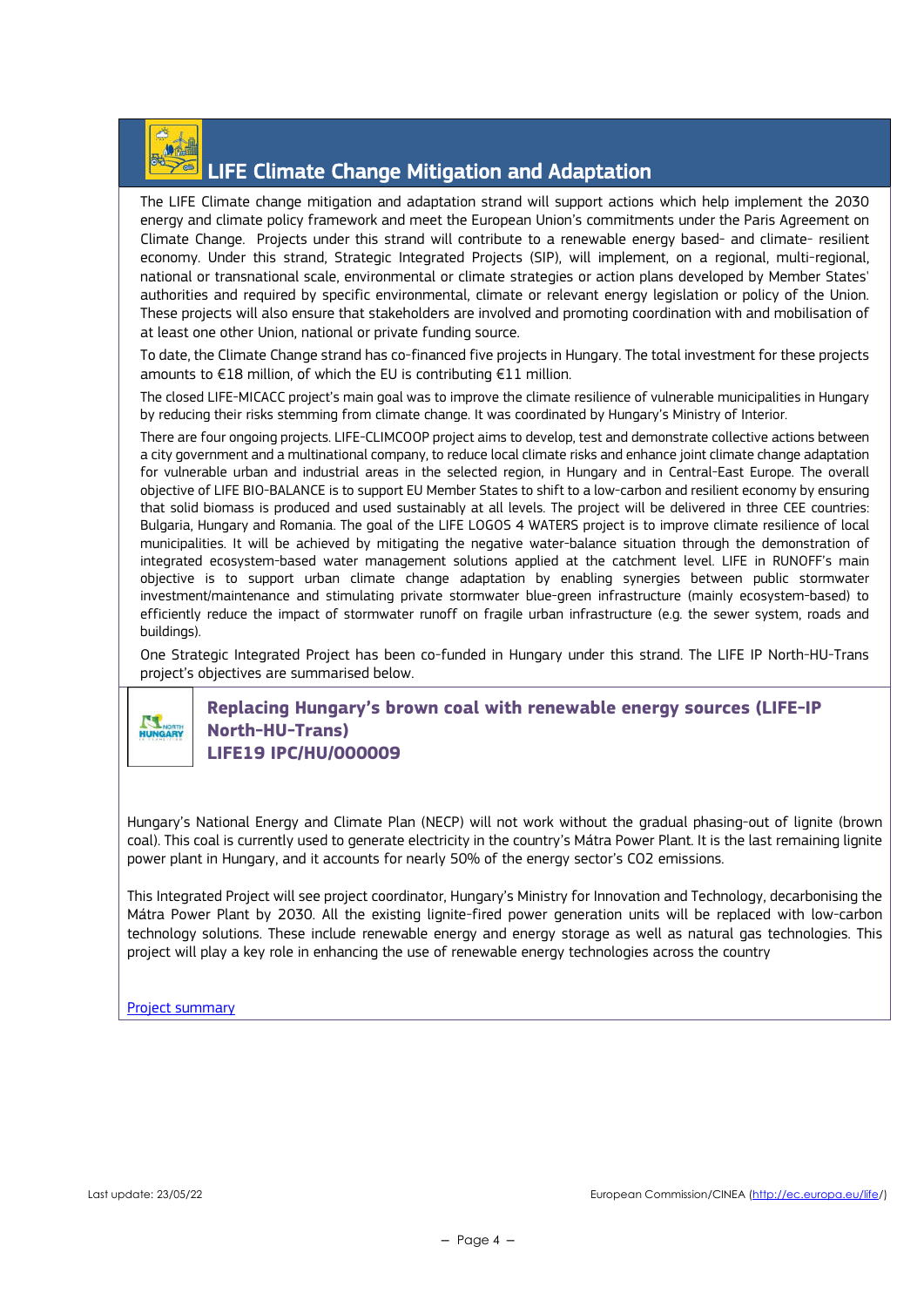# LIFE Clean Energy Transition

Building on the Intelligent Energy Europe (2003-2013) and Horizon 2020 Energy Efficiency (2014-2020) programmes, the LIFE Clean Energy Transition sub-programme continues to support the delivery of EU policies in the field of sustainable energy. In particular, it aims at facilitating the transition towards an energy-efficient, renewable energy-based, climate-neutral and -resilient economy across Europe.

The LIFE Clean Energy Transition sub-programme supports projects in the following five areas of intervention:

1) Building a national, regional and local policy framework supporting the clean energy transition;

2) Accelerating technology roll-out, digitalisation, new services and business models and enhancement of the related professional skills on the market;

3) Attracting private finance for sustainable energy;

4) Supporting the development of local and regional investment projects;

5) Involving and empowering citizens in the clean energy transition.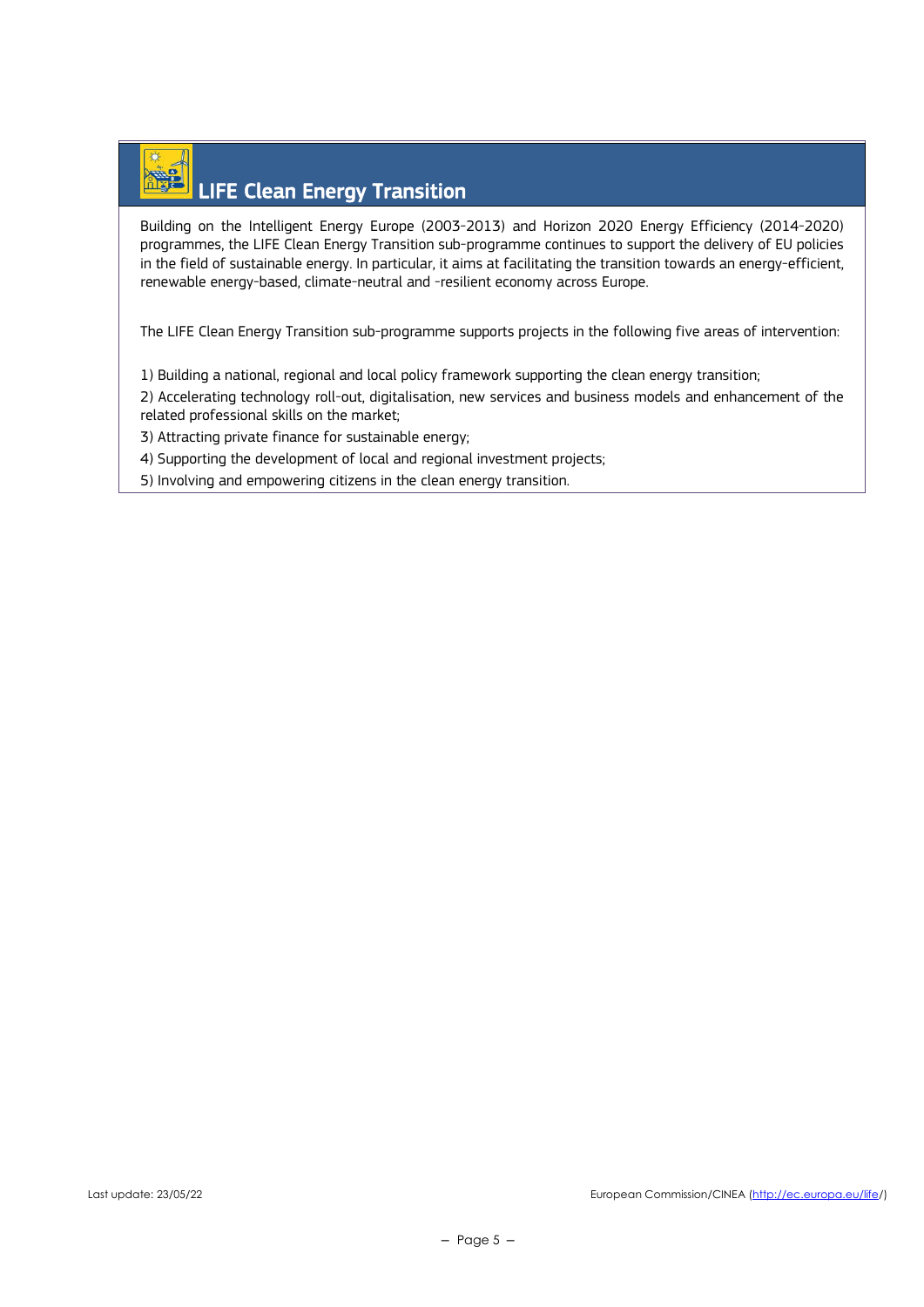| Want to know more about LIFE? |       |                                                                                                   |  |
|-------------------------------|-------|---------------------------------------------------------------------------------------------------|--|
| ➤                             |       | Visit the <b>LIFE</b> website and <b>LIFE</b> project database                                    |  |
| $\blacktriangleright$         |       | Follow the LIFE programme on social media:                                                        |  |
|                               |       | <b>Example</b><br>Tube<br>$\bullet$ in $\bullet$                                                  |  |
| ➤                             |       | Sign up to the LIFE Programme and CINEA Clean Energy Newsletters                                  |  |
| ⋗                             |       | <b>Contact the LIFE National Contact Point in your Member State:</b>                              |  |
|                               | Name: | Mrs Rozália ÉRDINÉ SZEKERES (LIFE Nature and Biodiversity)<br>Ms Ágnes SZIJÁRTÓ (LIFE Environment |  |
|                               |       | Ms Barbara KOVÁCS (LIFE Climate Action)                                                           |  |
|                               |       | Address: Kossuth L. tér 11<br>H-1055 Budapest                                                     |  |
|                               |       | Fo utca 44-50                                                                                     |  |
|                               |       | H-1011 Budapest                                                                                   |  |
|                               | Tel:  | +36 1 795-2398 / +36 1 795 5763 /<br>+36 1 896 3129                                               |  |
|                               |       | E-mail: rozalia.erdine.skekeres@am.gov.hu                                                         |  |
|                               |       | agnes.szijarto@am.gov.hu / barbara.kovacs@itm.gov.hu                                              |  |
|                               |       | Website: https://lifepalyazatok.eu/home en.html<br><b>LIFE Climate Action in Hungary</b>          |  |
| $\blacktriangleright$         |       | <b>Contact your NEEMO Monitoring Team</b>                                                         |  |
|                               |       | NEEMO EEIG - Institute of Landscape Ecology                                                       |  |
|                               |       | Address: Rügy u.5                                                                                 |  |
|                               |       | HU - 2000 Szentendr<br><b>HUNGARY</b>                                                             |  |
|                               | Tel:  | +36 26 90451                                                                                      |  |
|                               |       | E-mail: ile@neemo.eu                                                                              |  |
|                               |       |                                                                                                   |  |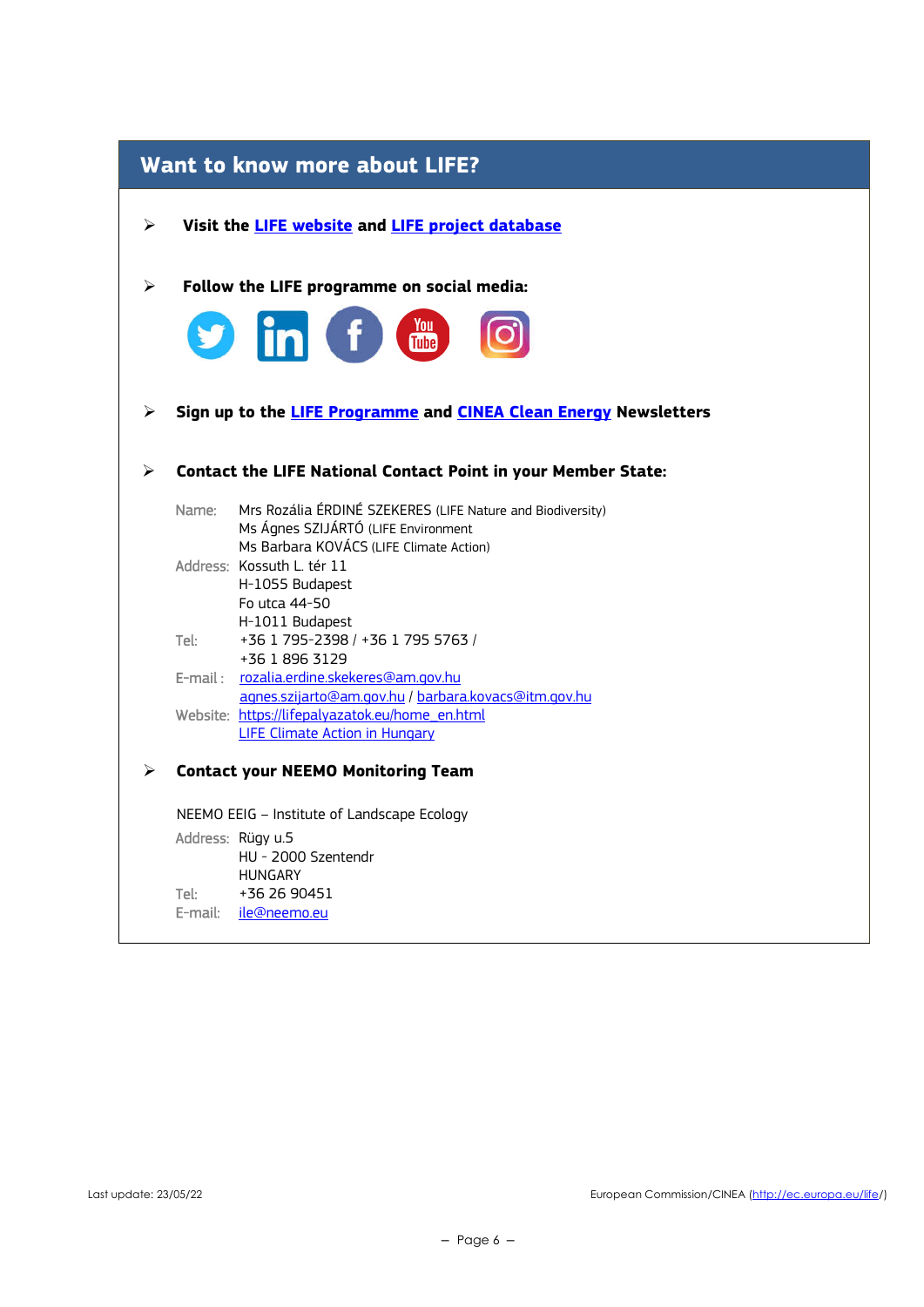| <b>Ongoing LIFE Nature &amp; Biodiversity projects</b>                                                                               |                         |                                                   |                                                                                                                                                                                                                                |                               |
|--------------------------------------------------------------------------------------------------------------------------------------|-------------------------|---------------------------------------------------|--------------------------------------------------------------------------------------------------------------------------------------------------------------------------------------------------------------------------------|-------------------------------|
| <b>Project Title</b>                                                                                                                 | <b>Project Number</b>   | Project acronym and link<br>to the online summary | <b>Website</b>                                                                                                                                                                                                                 | <b>Project duration</b>       |
| Restoration of Pannonic<br>sodic wetlands in the<br>Kiskunság                                                                        | LIFE12<br>NAT/HU/001188 | LIFE sodic wetlands                               | http://www.sodicwetlands.co<br>m/                                                                                                                                                                                              | 10/2013 -> 12/2023            |
| Conservation of the eastern<br>imperial eagle by decreasing<br>human-caused mortality in<br>the Pannonian Region                     | LIFE15<br>NAT/HU/000902 | PannonEagle Life                                  | http://imperialeagle.eu/                                                                                                                                                                                                       | 10/2016 -> 01/2023            |
| Multilevel and multisite<br>complex restoration of key<br>ecosystem services of the<br>calcareous sand forest<br>steppe habitat      | LIFE16<br>NAT/HU/000599 | <b>OAKEYLIFE</b>                                  | http://oakeylife.hu                                                                                                                                                                                                            | 10/2016 -> 09/2023            |
| Wise water management for<br>the conservation of riverine<br>and floodplain habitats along<br>the Drava River                        | LIFE17<br>NAT/HU/000577 | <b>WISEDRAVALIFE</b>                              | http://wwf.hu/wisedrava/                                                                                                                                                                                                       | 08/2017 -> 12/2023            |
| Viability improvement of<br>Hungarian meadow viper<br>populations and habitats in<br>the Pannonian region                            | LIFE18<br>NAT/HU/000799 | <b>LIFE HUNVIPHAB</b>                             | https://www.mme.hu/elindult<br>-a-rakosi-vipera-vedelmet-<br>szolgalo-life-<br>projekt?fbclid=IwAR3eouUQq<br>wKb48W94QcriSSDICAQA9v<br>k TRw1Y7lBTHS wJdx7zPs3<br><b>9mSpM</b>                                                 | $08/2018 \rightarrow 07/2023$ |
| Innovative management of<br>Pannonic salt steppes and<br>loess steppic grasslands to<br>benefit plants, insects and<br>birds         | LIFE20<br>NAT/HU/001404 | LIFEforBUGS&BIRDS                                 | https://ecolres.hu/projektek/li<br>feforbugsbirds-innovative-<br>management-of-pannonic-<br>salt-steppes-and-loess-<br>steppic-grasslands-to-<br>benefit-plants-insects-and-<br>birds-agrarminiszterium-<br>tarsfinanszirozas/ | 09/2021 -> 12/2027            |
| Long term conservation of<br>Pannonian grasslands and<br>related habitats through the<br>implementation of PAF<br>strategic measures | LIFE17<br>IPE/BE/000018 | <b>LIFE-IP GRASSLAND-HU</b>                       | http://lifepalyazatok.eu/life-<br>integralt-projektek-<br>2018.html                                                                                                                                                            | $01/2019 \rightarrow 12/2026$ |

| <b>Ongoing LIFE Circular Economy and Quality of Life projects</b>                                                                   |                         |                                                   |                                                                     |                         |
|-------------------------------------------------------------------------------------------------------------------------------------|-------------------------|---------------------------------------------------|---------------------------------------------------------------------|-------------------------|
| <b>Project Title</b>                                                                                                                | <b>Project Number</b>   | Project acronym and link<br>to the online summary | Website                                                             | <b>Project duration</b> |
| Complex awareness raising<br>and behaviour change<br>program for the sustainable<br>& safe use of chemicals in<br>consumer products | LIFE17<br>GIE/HU/000622 | Green & Safe LIFE-styles                          | https://tudatosvasarlo.hu/gre<br>en-and-safe-lifestyles-<br>English | 09/2018-> 04/2023       |
| Improving air quality at eight<br>Hungarian regions through<br>the implementation of air<br>quality plan measures                   | LIFE17<br>IPE/HU/000017 | <b>LIFE-IP HUNGARY</b>                            | http://www.hermanottointeze<br>t.hu/hungairy                        | 01/2019-> 12/2026       |

| <b>Ongoing LIFE Climate Change Mitigation and Adaptation projects</b> |                       |                                                          |         |                         |
|-----------------------------------------------------------------------|-----------------------|----------------------------------------------------------|---------|-------------------------|
| <b>Project Title</b>                                                  | <b>Project Number</b> | <b>Project acronym and link</b><br>to the online summary | Website | <b>Project duration</b> |

Last update: 23/05/22 **European Commission/CINEA** (http://ec.europa.eu/life/)